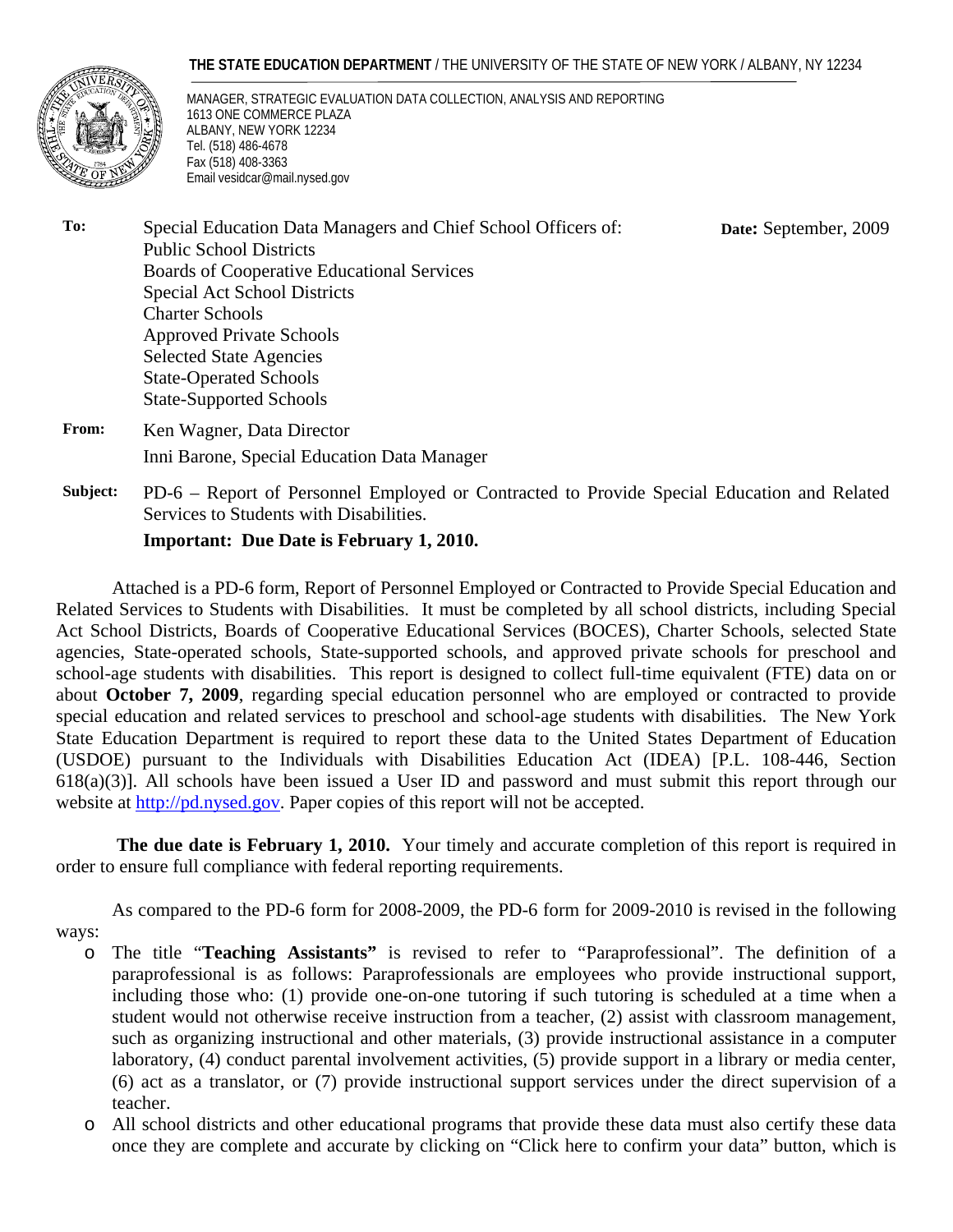found at the bottom of the web-based PD-6 form. School districts and other educational programs that did not employ any requested special education personnel on or around October 7, 2009 must certify "0" data to complete their data reporting responsibilities.

During the 2009-2010 school year, Strategic Evaluation Data Collection, Analysis and Reporting (SEDCAR) personnel may be available to conduct a limited number of regional training programs regarding the special education data collection. If you feel that such training would be useful to the data managers in your area, please contact your local Special Education Training and Resource Center (SETRC) or your Regional Information Center (RIC) representative.

The data collected through the PD forms and through the Student Information Repository System are used in one or more of the following reports and activities:

State Performance Plan and Annual Performance Report for Special Education Public reporting of LEA results against State targets established in the State Performance Report. Designations of school districts as "meets requirements", "needs assistance", "needs intervention" or "needs substantial intervention". Calculation of minimum amount of per-pupil IDEA funds to be sub-allocated or spent on services. Chapter 655 Report to the Governor and the Legislature on the Status of the State's Schools Special Education Quality Assurance Reviews School District Report Cards Calculations to identify instances of possible race/ethnicity disproportionality Re-direct IDEA funds for Early Intervening Services Other reports required by State or federal statutes Evaluation of programs and policies

If you have any questions or are in need of assistance in completing this report, please contact the SEDCAR Unit.

#### Attachment

Cc: Rebecca Cort James DeLorenzo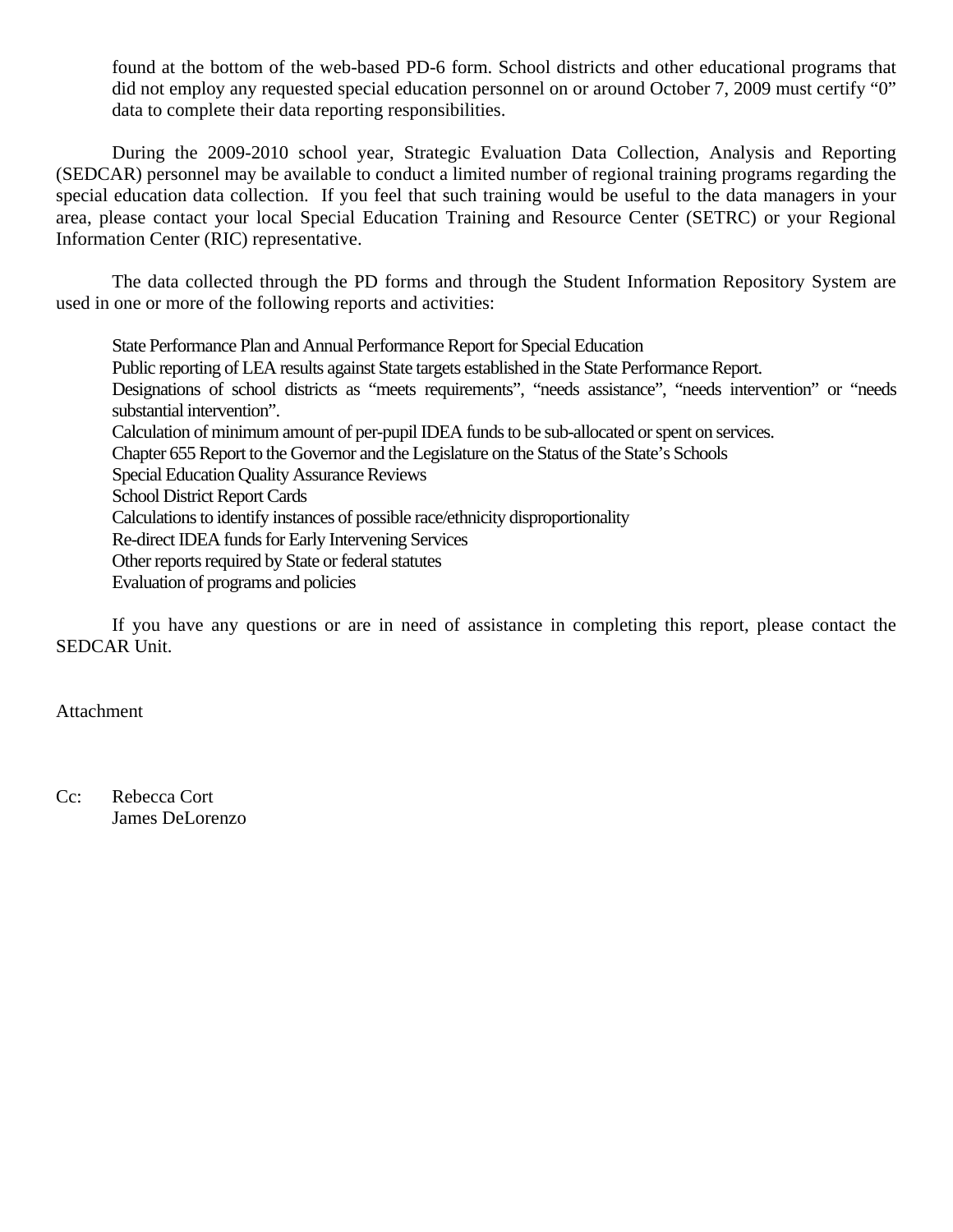# **PD-6 – Report of Personnel Employed or Contracted to Provide Special Education and Related Services to Students with Disabilities**

| <b>General</b><br><b>Instructions:</b> |    | 1. This report must be submitted through the web based PD data system website at<br>http://pd.nysed.gov by February 1, 2010. Paper copies of this form will not be<br>accepted.                                                                                                                                                                                                                                                |
|----------------------------------------|----|--------------------------------------------------------------------------------------------------------------------------------------------------------------------------------------------------------------------------------------------------------------------------------------------------------------------------------------------------------------------------------------------------------------------------------|
|                                        |    | 2. School districts and other educational programs must certify their data once they<br>are complete and accurate by clicking on the button, "Click here to confirm your<br>data", which is found at the bottom of the PD-6 report on the website. If your<br>school district or other educational program does not employ any requested special<br>education personnel on or about October 7, 2009, you may certify "0" data. |
|                                        |    | 3. Retain one copy (and supporting documentation) in your district/school/agency for<br>reference and audit purposes. The required retention period ends June 30, 2017.                                                                                                                                                                                                                                                        |
|                                        | 4. | Carefully read the Instructions and Definitions on the following pages.                                                                                                                                                                                                                                                                                                                                                        |
|                                        |    | 5. If you have questions about this report, please call (518) 486-4678, or e-mail your<br>questions to vesidcar@mail.nysed.gov.                                                                                                                                                                                                                                                                                                |

## **Instructions and Definitions for completing the PD-6 Report**

- 1. The data entered in this report should reflect special education personnel information on or about **October 7, 2009.** This report must be submitted to the State Education Department through our website at http://pd.nysed.gov Paper copies of this report will not be accepted.
- 2. Complete Sections A and C for teachers, paraprofessionals and related services personnel who serve preschool students with disabilities and Sections B and C for teachers, paraprofessional and related services personnel who serve school-age students with disabilities.
- 3. Report information for requested personnel titles who were employed or directly contracted with, to provide special education services to students with disabilities, ages 3-21. (In almost all cases, these are the personnel to whom the district/school/agency issues paychecks.) **Please note that all BOCES special education personnel should only be reported by the BOCES, even though school districts contract with BOCES. Also, all staff of approved special education programs should be reported by the approved special education programs and not by schools that contract with the approved special education program for such staff.**
- 4. Report information for special education personnel, regardless of funding source (i.e., Part B of IDEA (federal), State or local).
- 5. Do *not* report personnel providing special education and related services to children from birth to age two.
- 6. Full-Time Equivalency (FTE) is the numeric representation of the extent to which personnel are employed. A full-time teacher should be reported as 1.00 FTE. A part-time teacher working four hours per day (in a six hour day) would be calculated as .67 FTE. For staff who are employed on a per diem or hourly basis as needed during the year, provide the best estimation of their need over a one-year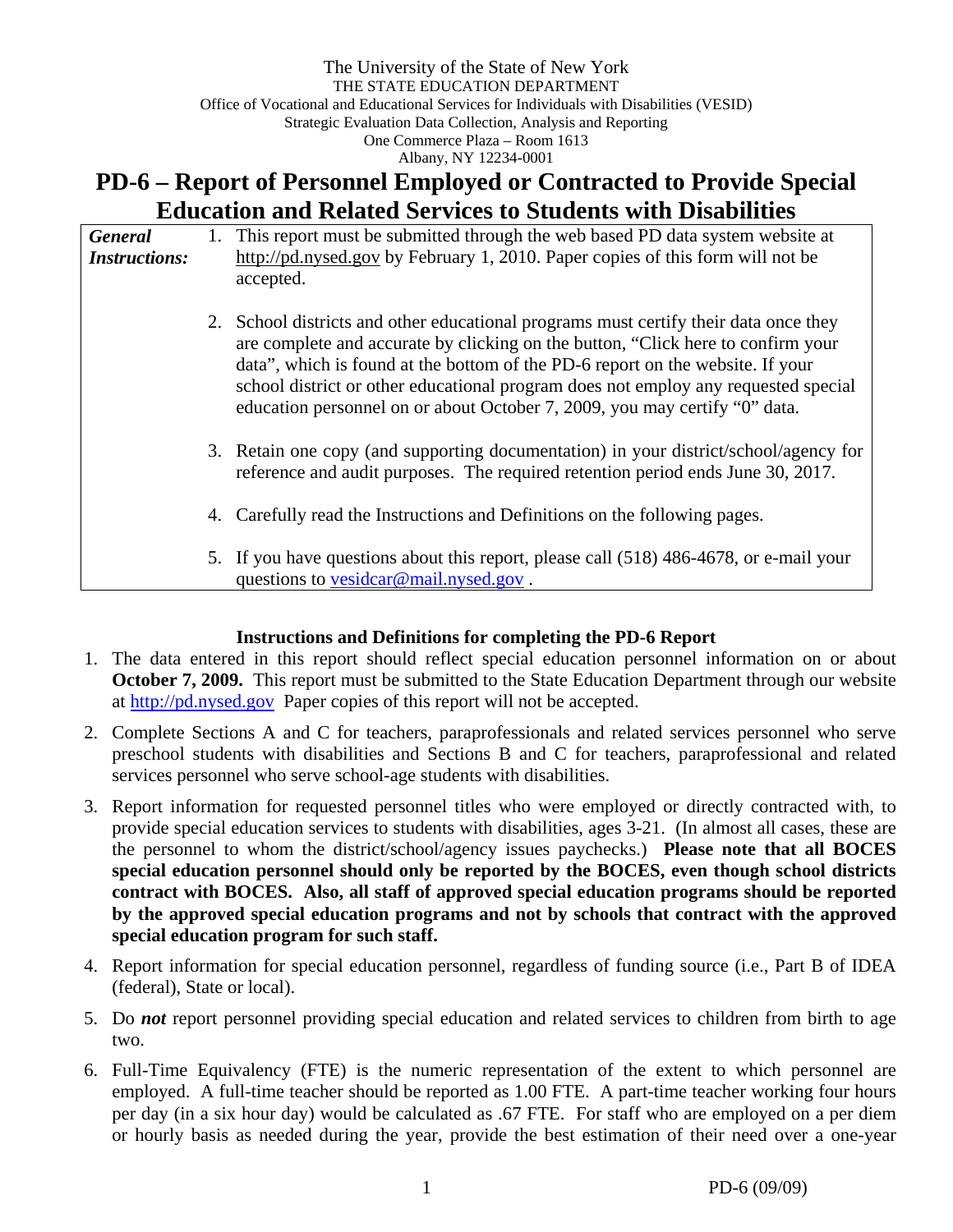period by adding the total number of hours or days employed and divided by the number of hours or days that would constitute full-time employment for such staff.

- 7. For personnel who are certified/licensed in more than one area, and provide services to students in more than one area, pro-rate their FTE for each area in which they provide services, so that the total FTE reflects their actual FTE of employment.
- 8. Report the FTE number of personnel in the "Not Fully Certified" column if the position is needed to meet the identified needs of students with disabilities, but because appropriately certified staff are not available to fill the position, it is filled temporarily with not fully or appropriately certified personnel. Include in this column, long-term substitutes who lack the required certification for the specified title.
- 9. If you have any questions, please contact the Strategic Evaluation Data Collection, Analysis and Reporting (SEDCAR) unit by telephoning (518) 486-4678. You may also e-mail your questions to vesidcar@mail.nysed.gov .

#### **Specific Instructions, Section A**

**Line 1**: **Special Education Teachers of Preschool Students with Disabilities**: Report the FTE of the number of teachers employed or contracted to provide special education services to preschool children with disabilities in Columns A, B or D, based on their certification status. Definitions of Columns A, B and D are provided in the table below. Special Education Teachers of Preschool Students with Disabilities include the following certification titles:

Teacher of Special Education; Teacher of Special Education-Bilingual; Teacher of Students with Disabilities, Birth to Grade 2; Teacher of Students with Disabilities, Birth to Grade 2-Bilingual; Teacher of the Speech and Hearing Handicapped (Certified Only); Teacher of the Speech and Hearing Handicapped (Certified Only)-Bilingual; Teacher of Speech and Language Disabilities (all grades) (Certified Only); Teacher of Speech and Language Disabilities (all grades) (Certified Only) – Bilingual; Teacher of the Deaf and Hearing Impaired; Teacher of the Deaf and Hearing Impaired-Bilingual; Teacher of Deaf and Hard of Hearing (all grades); Teacher of Deaf and Hard of Hearing (all grades)-Bilingual; Teacher of the Blind and Partially Sighted; Teacher of the Blind and Partially Sighted-Bilingual; Teacher of the Blind and Visually Impaired (all grades); and Teacher of the Blind and Visually Impaired (all grades) Bilingual. **Do not** include the following titles in Sections A or B; Include them in Section C only:

Teacher of the Speech and Hearing Handicapped (with SLP License); Teacher of the Speech and Hearing Handicapped (with SLP License)-Bilingual;

Teacher of Speech and Language Disabilities (all grades) (with SLP License); and

Teacher of Speech and Language Disabilities (all grades) (with SLP License)-Bilingual.

**Line 2**: **Special Education Paraprofessional for Preschool Students with Disabilities:** Report the FTE of the number of paraprofessional (including bilingual teaching assistants) employed or contracted to provide services to preschool students with disabilities in Columns C or D, based on their certification status. Definitions of Columns C and D are provided in the table below.

#### **Specific Instructions, Section B**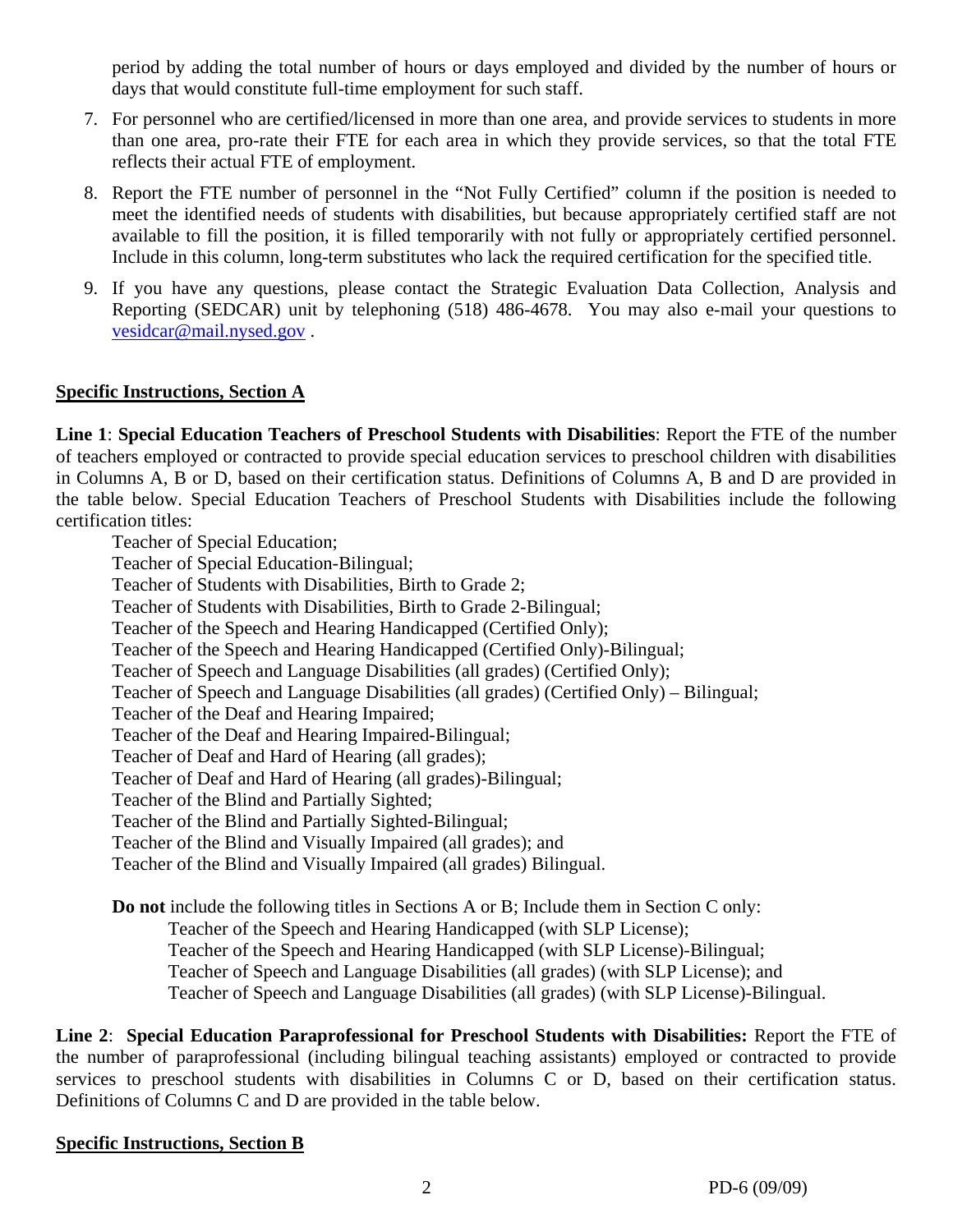**Line 1: Special Education Teachers of School-age Students with Disabilities:** Report the FTE of the number of teachers employed or contracted to provide special education services to school-age students with disabilities in Columns A, B or D, based on their certification status. Definitions of Columns A, B and D are provided in the table below. Special Education Teachers of School-age Students with Disabilities include the following certification titles:

Teacher of Special Education; Teacher of Special Education-Bilingual; Teacher of Students with Disabilities (birth–grade 2); Teacher of Students with Disabilities (birth–grade 2)-Bilingual; Teacher of Students with Disabilities (grades 1-6); Teacher of Students with Disabilities (grades 1-6)-Bilingual; Teacher of Students with Disabilities (grades 5-9) Content Specialist; Teacher of Students with Disabilities (grades 5-9) Content Specialist-Bilingual; Teacher of Students with Disabilities (grades 5-9) Generalist; Teacher of Students with Disabilities (grades 5-9) Generalist-Bilingual; Teacher of Students with Disabilities (grades 7-12) Content Specialist; Teacher of Students with Disabilities (grades 7-12)-Content Specialist-Bilingual; Teacher of the Speech and Hearing Handicapped (Certified Only); Teacher of the Speech and Hearing Handicapped (Certified Only)-Bilingual; Teacher of Speech and Language Disabilities (all grades) (Certified Only); Teacher of Speech and Language Disabilities (all grades) (Certified Only)-Bilingual; Teacher of the Deaf and Hearing Impaired; Teacher of the Deaf and Hearing Impaired-Bilingual; Teacher of the Deaf and Hard of Hearing (all grades; Teacher of the Deaf and Hard of Hearing (all grades)-Bilingual; Teacher of the Blind and Partially Sighted; Teacher of the Blind and Partially Sighted-Bilingual; Teacher of the Blind and Visually Impaired (all grades); and Teacher of the Blind and Visually Impaired (all grades)-Bilingual;

**Do not** include the following titles in Sections A or B; Include them in Section C only: Teacher of the Speech and Hearing Handicapped (with SLP License); Teacher of the Speech and Hearing Handicapped (with SLP License)-Bilingual; Teacher of Speech and Language Disabilities (all grades) (with SLP License); and Teacher of Speech and Language Disabilities (all grades) (with SLP License)-Bilingual.

**Line 2**: **Special Education Paraprofessionals for School-age Students with Disabilities:** Report the FTE of the number of paraprofessionals (including bilingual paraprofessionals) employed by the school or contracted to provide services to school-age students with disabilities in Columns C or D, based on their certification status. Definitions of Columns C and D are provided in the table below. In Column E, provide the FTE of a subset of paraprofessionals reported in Column C who are "qualified" according to the NCLB definition of "qualified". See definition of Column F and resources for determining if paraprofessionals are "qualified" in the table below.

## **Specific Instructions, Section C**

## **All definitions included in section C are based on 34 CFR 300.34, unless otherwise noted.**

- Line 1: Report an unduplicated count of the number of FTE audiologists who provide the following services to children with disabilities:
	- (a) "Identification of children with hearing loss;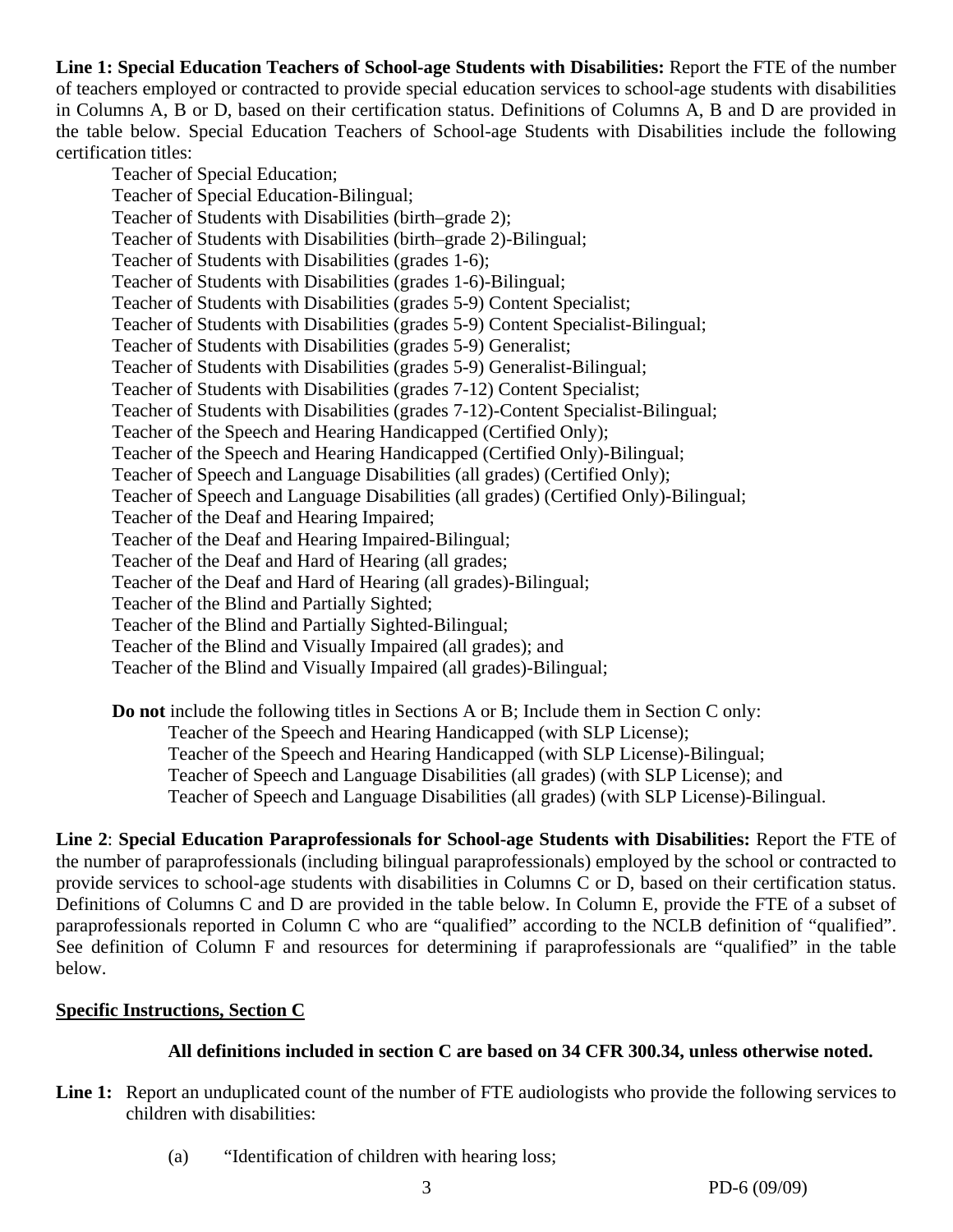- (b) Determination of the range, nature, and degree of hearing loss, including referral for medical or other professional attention for the habilitation of hearing;
- (c) Provision of habilitative activities, such as language habilitation, auditory training, speech reading (lip-reading), hearing evaluation, and speech conservation;
- (d) Creation and administration of programs for prevention of hearing loss;
- (e) Counseling and guidance of children, parents, and teachers regarding hearing loss; and
- (f) Determination of the children's needs for group and individual amplification, selecting and fitting an appropriate aid, and evaluating the effectiveness of amplification."
- **Line 2:** Report an unduplicated count of the number of FTE Teachers of Speech and Hearing Handicapped with SLP License and Teachers of Speech and Language Disabilities with SLP License, including these titles with the bilingual extension. These speech and language pathologists provide the following services to students with disabilities:
	- (i) "Identification of children with speech or language impairments;
	- (ii) Diagnosis and appraisal of specific speech or language impairments;
	- (iii) Referral for medical or other professional attention necessary for the habilitation of speech or language impairments;
	- (iv) Provision of speech and language services for the habilitation or prevention of communicative impairments; and
	- (v) Counseling and guidance of parents, children, and teachers regarding speech and language impairments."
	- **Do not** include speech teachers who do not have a SLP license in Section C. These teachers should be reported in Sections A and B only.

## **Include the following titles in Section C only, not in Sections A and B:**

Teacher of the Speech and Hearing Handicapped (with SLP License); Teacher of the Speech and Hearing Handicapped (with SLP License)-Bilingual; Teacher of Speech and Language Disabilities (all grades) (with SLP License); and Teacher of Speech and Language Disabilities (all grades) (with SLP License)-Bilingual.

- Line 3: Report an unduplicated count of the number of FTE interpreters who provide services, as used with respect to children who are deaf or hard of hearing, including oral transliteration services, cued language transliteration services, and sign language interpreting services.
- Line 4: Report an unduplicated count of the number of FTE psychologists who provide the following services to students with disabilities:
	- (i) "Administering psychological and educational tests, and other assessment procedures;
	- (ii) Interpreting assessment results;
	- (iii) Obtaining, integrating, and interpreting information about child behavior and conditions relating to learning;
	- (iv) Consulting with other staff members in planning school programs to meet the special needs of children as indicated by psychological tests, interviews, and behavioral evaluations;
	- (v) Planning and managing a program of psychological services, including psychological counseling for children and parents; and
	- (vi) Assisting in developing positive behavioral intervention strategies."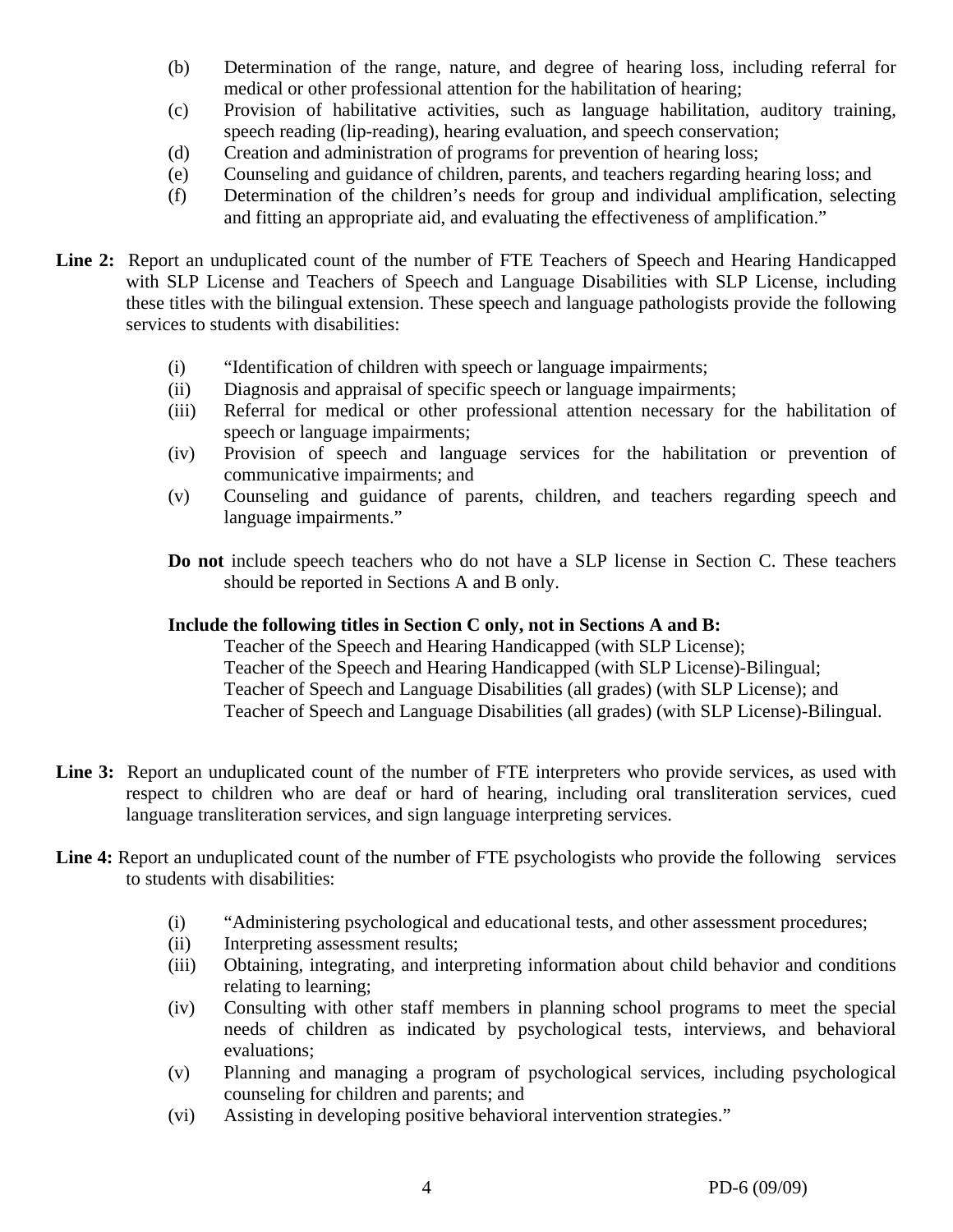**Note: For reporting psychologists whose service time is divided between students with disabilities and students in the general population, base the FTE on only the percentage of time the psychologist works specifically with students receiving (or being evaluated for) special education and related services.** 

- Line 5: Report an unduplicated count of the number of FTE occupational therapists who provide the following services to students with disabilities:
	- (i) "Improving, developing or restoring functions impaired or lost through illness, injury, or deprivation;
	- (ii) Improving ability to perform tasks for independent functioning if functions are impaired or lost; and
	- (iii) Preventing, through early intervention, initial or further impairment or loss of function."
- **Line 6:** Report an unduplicated count of the number of FTE physical therapists<sup>1</sup> who provide the following services to students with disabilities:
	- (i) Screening, evaluation, and assessment of children ". . . to identify movement dysfunction;
	- (ii) Obtaining, interpreting, and integrating information appropriate to program planning to prevent, alleviate, or compensate for movement dysfunction and related functional problems; and
	- (iii) Providing individual and group services or treatment to prevent, alleviate, or compensate for movement dysfunction and related functional problems."
- Line 7: Report an unduplicated count of the number of FTE physical education teachers and recreation and therapeutic recreation specialists.

Include physical education teachers who provide special physical education, adaptive physical education, movement education, or motor development to children and youth with disabilities.Include recreation and therapeutic recreation specialists who provide the following:

- (i) "Assessment of leisure function;
- (ii) Therapeutic recreation services;
- (iii) Recreation programs in schools and community agencies; and
- (iv) Leisure education."

Line 8: Report an unduplicated count of the number of FTE social workers who provide the following services to children with disabilities:

- (i) "Preparing a social or developmental history on a child with a disability;
- (ii) Group and individual counseling with the child and family;
- (iii) Working in partnership with parents and others on those problems in a child's living situation (home, school, and community) that affect the child's adjustment in school;
- (iv) Mobilizing school and community resources to enable the child to learn as effectively as possible in his or her educational program; and
- (v) Assisting in developing positive behavioral intervention strategies."

**Note: For reporting social workers whose service time is divided between students with disabilities and students in the general population, base the reported FTE on only the percentage of time the social worker works specifically with students receiving special education and related services.** 

 $\overline{a}$ <sup>1</sup> 34 Code of Federal Regulations  $\S 303.12(d)(9)$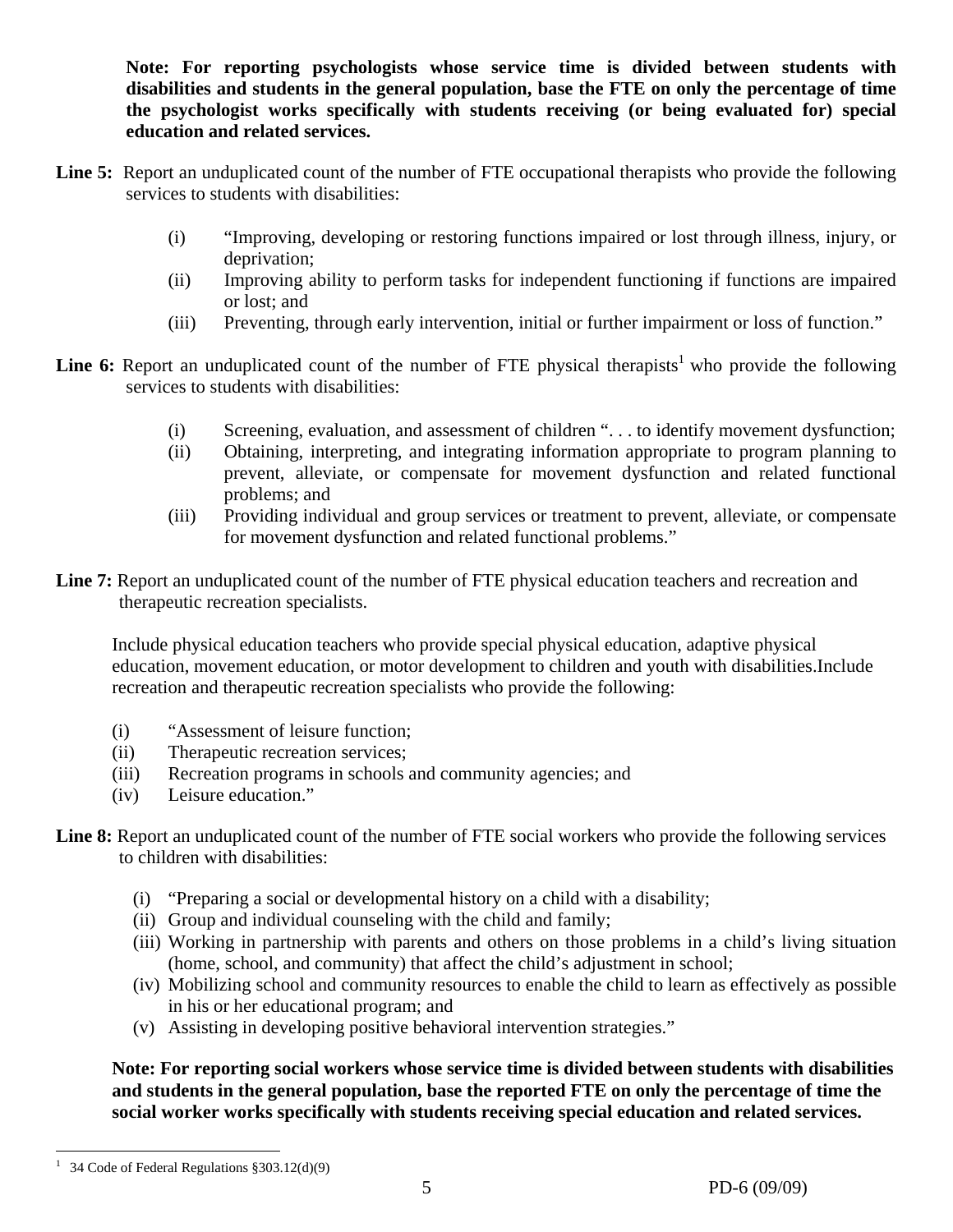- Line 9: Report an unduplicated count of the number of FTE personnel providing medical/nursing services<sup>2</sup>. Include medical services for diagnostic and evaluation purposes provided to determine whether a child has a disability and the nature and extent of the special education and related services that the child needs. Also include personnel who provide nursing services designed to enable a child with a disability to receive FAPE as described in the child's IEP, with the exception of services related to medical devices that are surgically implanted (e.g., cochlear implants).
- Line 10: Report an unduplicated count of the number of FTE guidance counselors and rehabilitation counselors.

Guidance counselors<sup>3</sup> are professionals who guide "individuals, families, groups, and communities by assisting them in problem solving, decision making, discovering meaning, and articulating goals related to personal, educational and career development."

Note: For reporting counselors whose service time is divided between students with disabilities and students in the general population, base the FTE on only the percentage of time the counselor works specifically with students receiving special education and related services.

 Include rehabilitation counselors who provide services in individual or group sessions that focus specifically on career development, employment preparation, achieving independence, and integration in the workplace and community of a student with a disability. The term also includes vocational rehabilitation services provided to a student with disabilities by vocational rehabilitation programs funded under the Rehabilitation Act of 1973, as amended.

- Line 11: Report an unduplicated count of the number of FTE personnel providing orientation and mobility services including:
	- (i) "Services provided to blind or visually impaired students to enable those students to attain systematic orientation to and safe movement within their environments in school, home, and community;" and
	- (ii) Teaching students the following, as appropriate:
		- (A) "Spatial and environmental concepts and use of information received by the senses (such as sound, temperature and vibrations) to establish, maintain, or regain orientation and line of travel (e.g., using sound at a traffic light to cross the street);
		- (B) To use the long cane to supplement visual travel skills or as a tool for safely negotiating the environment for students with no available travel vision;
		- (C) To understand and use remaining vision and distance low vision aids; and
		- (D) Other concepts, techniques, and tools."

 $\overline{a}$ 

<sup>2</sup> Definition adapted from 20 U.S.C. Section 1401(26).

<sup>3</sup> Nonregulatory definition adapted from NCES - Staff Data Handbook: Elementary, Secondary, and Early Childhood Education, 1995.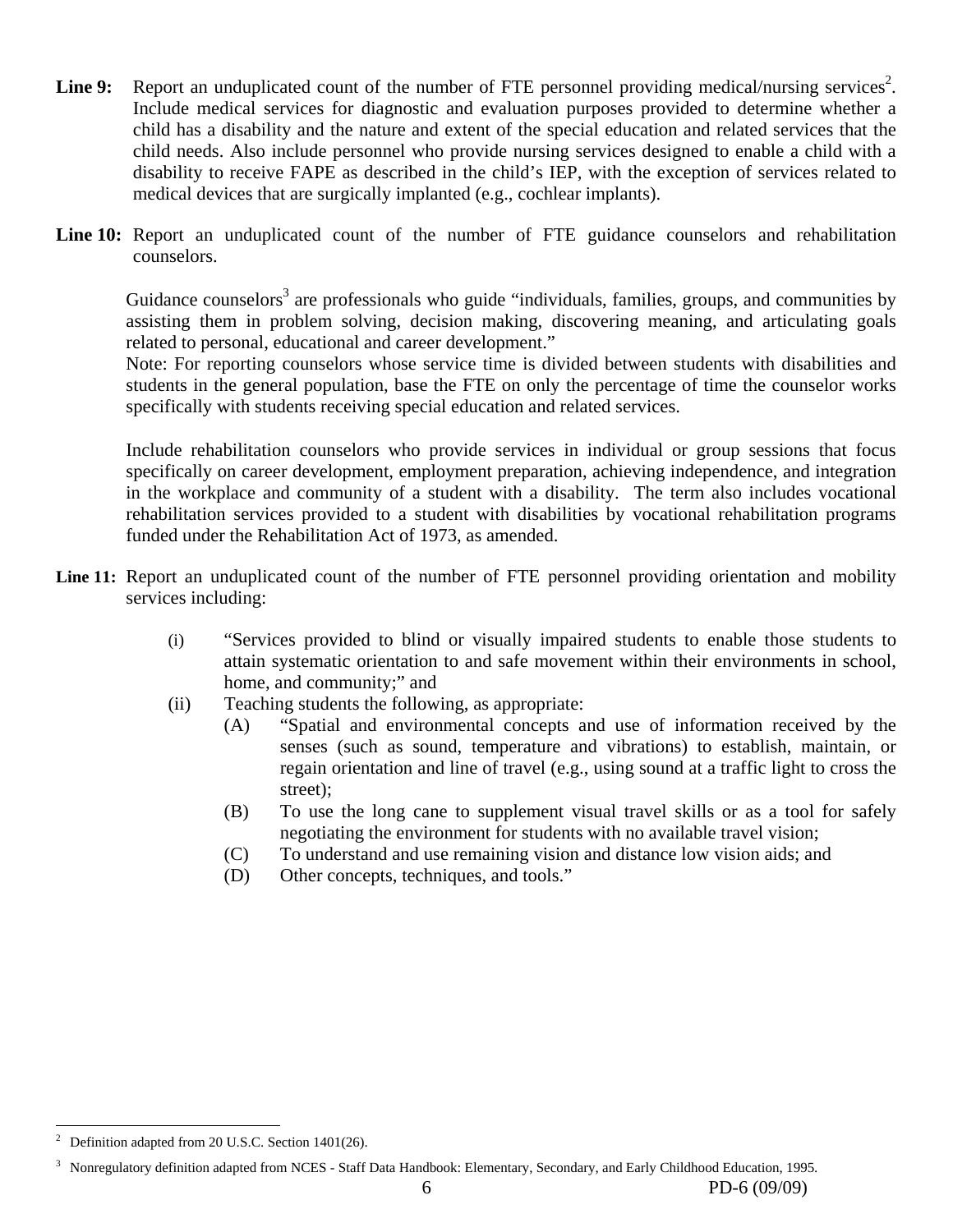| Column      | <b>Item</b>                                                                                                                                                   | <b>Definition/Instructions</b>                                                                                                                                                                                                                                                                                                                                                                                                                                                                                                                                                                                                                                                                    |  |  |  |
|-------------|---------------------------------------------------------------------------------------------------------------------------------------------------------------|---------------------------------------------------------------------------------------------------------------------------------------------------------------------------------------------------------------------------------------------------------------------------------------------------------------------------------------------------------------------------------------------------------------------------------------------------------------------------------------------------------------------------------------------------------------------------------------------------------------------------------------------------------------------------------------------------|--|--|--|
|             | <b>Permanent</b><br>Certification/<br><b>Licensure or</b><br><b>Professional</b><br><b>Certificate</b>                                                        | Report the FTE number of personnel who have Permanent Certification or<br>Professional Certification, pursuant to sections 80-2 and 80-3 of the<br>Regulations of the Commissioner of Education or the required license, in the<br>specified personnel category. Also report in this column, long-term substitutes<br>who have the required certification.                                                                                                                                                                                                                                                                                                                                        |  |  |  |
| A           |                                                                                                                                                               | Also report in this column, individuals who are "teacher aides" since they are<br>not required to have a credential to serve in this role.                                                                                                                                                                                                                                                                                                                                                                                                                                                                                                                                                        |  |  |  |
|             |                                                                                                                                                               | certification<br>related<br>questions<br>to<br>requirements,<br>please<br>visit<br>For<br>http://www.highered.nysed.gov/tcert/ or call (518) 474-3901 or send an e-mail<br>message to tcert@mail.nysed.gov.                                                                                                                                                                                                                                                                                                                                                                                                                                                                                       |  |  |  |
| B           | <b>Provisional</b><br><b>Certification or</b><br><b>Initial</b><br><b>Certificate</b>                                                                         | Report the FTE number of personnel who have Provisional Certification or<br>Initial Certificate, pursuant to sections 80-2 and 80-3 of the Regulations of the<br>Commissioner of Education, in the specified personnel category.<br>The<br>following credentials should also be included in this category: Supplementary<br>Certificates; Transition B Certificates; Internship Certificates; Exchange<br>Permits; and Conditional Initial Certificates.                                                                                                                                                                                                                                          |  |  |  |
| $\mathbf C$ | <b>Temporary</b><br>Licenses,<br><b>Continuing</b><br><b>Certificates or</b><br>Level I, II, III<br><b>or</b><br><b>Preprofessional</b><br><b>Certificate</b> | This column is for reporting the number of Paraprofessionals who are "teaching"<br>assistants" only. Report individuals in this column regardless of an individual's<br>job title, if an individual's job duties include providing instructional support,<br>the individual is serving as a "teaching assistant" and must be certified (or have<br>met comparable New York City requirements prior to February 2, 2004).<br>Report the number of FTE personnel with a Level I, II, III or Preprofessional<br>Certificate. Also include in this column the FTE number of personnel for whom<br>a temporary license or a continuing certificate has been requested and issued by<br>the Department. |  |  |  |
|             |                                                                                                                                                               | Individuals who are "teacher aides" should be reported in Column A only since<br>they are not required to have a credential for employment.                                                                                                                                                                                                                                                                                                                                                                                                                                                                                                                                                       |  |  |  |
| D           | <b>Not Fully or</b><br><b>Appropriately</b><br><b>Certified</b>                                                                                               | Report the FTE number of personnel in positions that are needed to meet the<br>identified needs of students with disabilities, but because appropriately certified<br>personnel are not available to fill the position, the position is filled temporarily<br>with not fully or appropriately certified personnel. Include in this column,<br>long-term substitutes who lack the required certification for the specified title.<br>Also report in this column paraprofessionals (i.e., teaching assistants) who are<br>not fully certified.                                                                                                                                                      |  |  |  |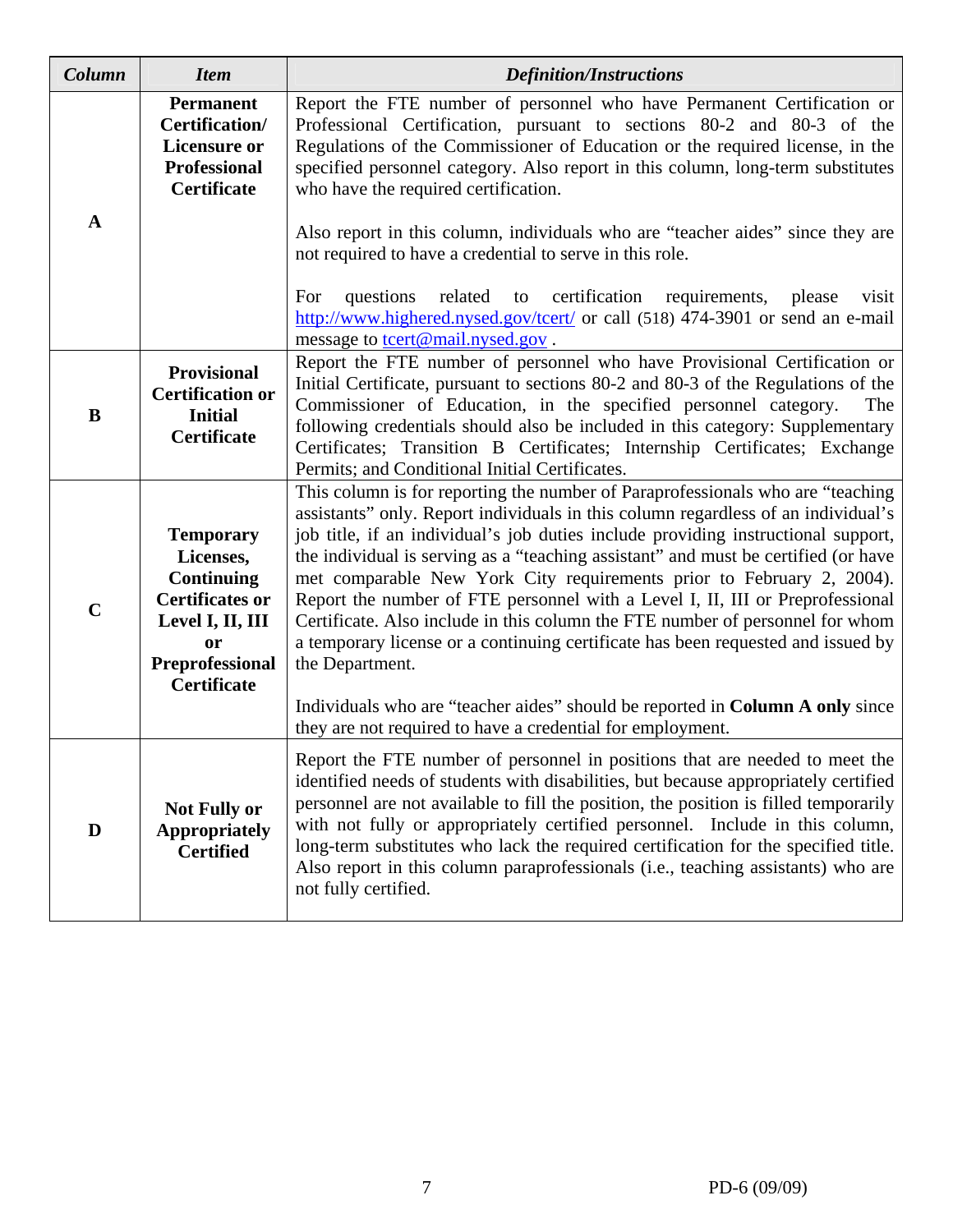| Column<br><b>Item</b> |                                                                                       | <b>Definition/Instructions</b>                                                                                                                                                                                                                                                                                                                                                                                                                                                                                                                                                                                                                                                                                                                                                                                                                                                                                                                                                                                                                                                                                                                                                                                                                                                                                                                                                                                                                                                                                                                                                                                                      |  |  |  |  |  |
|-----------------------|---------------------------------------------------------------------------------------|-------------------------------------------------------------------------------------------------------------------------------------------------------------------------------------------------------------------------------------------------------------------------------------------------------------------------------------------------------------------------------------------------------------------------------------------------------------------------------------------------------------------------------------------------------------------------------------------------------------------------------------------------------------------------------------------------------------------------------------------------------------------------------------------------------------------------------------------------------------------------------------------------------------------------------------------------------------------------------------------------------------------------------------------------------------------------------------------------------------------------------------------------------------------------------------------------------------------------------------------------------------------------------------------------------------------------------------------------------------------------------------------------------------------------------------------------------------------------------------------------------------------------------------------------------------------------------------------------------------------------------------|--|--|--|--|--|
| E                     | <b>Total FTE of</b><br><b>Staff Employed</b>                                          | This item is calculated by adding the numbers of personnel reported in<br>Columns A-D.                                                                                                                                                                                                                                                                                                                                                                                                                                                                                                                                                                                                                                                                                                                                                                                                                                                                                                                                                                                                                                                                                                                                                                                                                                                                                                                                                                                                                                                                                                                                              |  |  |  |  |  |
| $\overline{F}$        | Paraprofessiona<br>Is who are<br>"Qualified"<br>under NCLB<br>(Subset of<br>Column C) | Of the number of special education paraprofessionals reported in Columns A or<br>C, report the FTE of those paraprofessionals who are "qualified" (as defined in<br>NCLB) and are "working in a program supported by Title I, Part A funds" and<br>are employed by an LEA receiving Title I, Part A funds and:<br>• work in a "targeted assistance school" and are paid with Title I, Part A funds;<br><b>or</b><br>• work in a "school-wide program school"; or<br>• provide instructional support to public school teachers who provide equitable<br>services to eligible private school students.<br>Only public school districts (not including Special Act Schools) and<br>Charter Schools are to report paraprofessionals in this Column.<br>A "qualified" Title I paraprofessional has a high school diploma or a recognized<br>equivalent when hired and meets one of the following (unless covered by an<br>exception):<br>has at least two years of college; or<br>$\bullet$<br>has an associate's or higher degree; or<br>has passed a formal State or local academic assessment.<br>EXCEPTIONS: Title I paraprofessionals need only have a high school<br>diplomas or a recognized equivalent to be "qualified" if their duties<br>consist solely of:<br>translating from languages other than English to enhance the<br>participation of limited English proficient children in Title I<br>programs; or<br>conducting parental involvement activities.<br>For additional information on "qualified" under NCLB, please see NCLB NYS<br>field memos, which are posted at<br>http://www.highered.nysed.gov/nclbhome.htm. |  |  |  |  |  |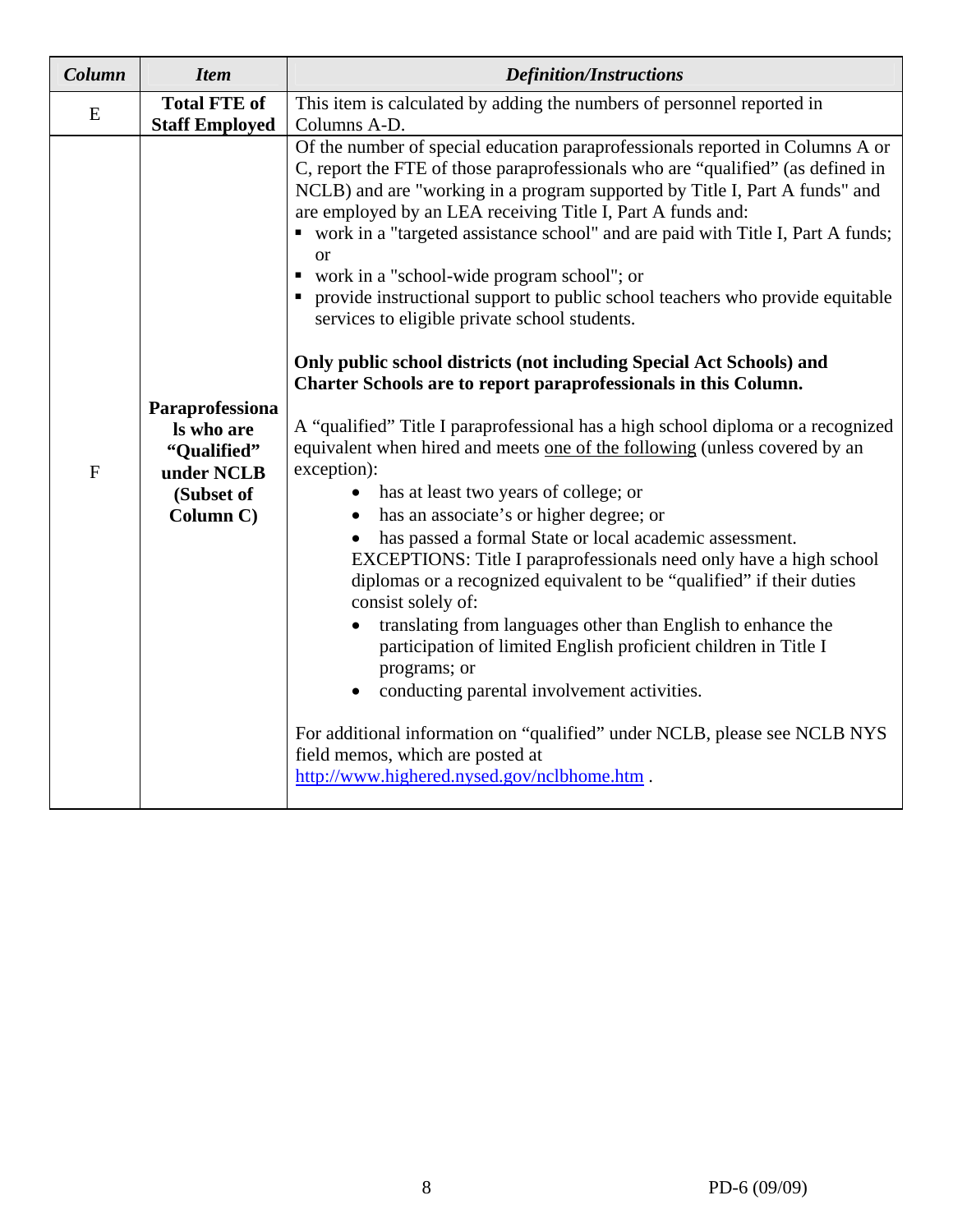## **Report of Personnel Employed or Needed to Provide Special Education and Related Services to Students with Disabilities on or About October 7, 2009**

## **Section A: Teachers and Paraprofessionals for Preschool Students with Disabilities**

Directions: Report the full time equivalent (FTE) numbers of special education teachers and paraprofessionals (teacher aides and teaching assistants) employed or contracted to provide services to preschool children with disabilities on or around **October 7, 2009**. Please see definition of each line and column beginning on page 2.

**Note:** Public school districts, Special Act school districts, Charter Schools, BOCES and State-operated schools (Rome and Batavia) will NOT complete line 01 since they will provide these data through the BEDS personnel forms for teachers. **All schools and programs must complete line 02.**

| Personnel |                                          | <b>Employed or Contracted</b> |                     |                                     |               |             |  |  |  |
|-----------|------------------------------------------|-------------------------------|---------------------|-------------------------------------|---------------|-------------|--|--|--|
|           |                                          |                               |                     |                                     |               |             |  |  |  |
|           |                                          | Permanent                     | Provisional         | Temporary Licenses, Continuing      | Not Fully or  | Total       |  |  |  |
|           | <b>Certification/License/Position</b>    | Certification/Licensure       | Certification or    | Certificates or Level I, II, III or | Appropriately | $(A+B+C+D)$ |  |  |  |
|           |                                          | or Professional               | Initial Certificate | Pre-professional Certificate        | Certified     |             |  |  |  |
|           |                                          | Certificate                   |                     |                                     |               |             |  |  |  |
| 01        | Special Education Teachers for Preschool |                               |                     |                                     |               |             |  |  |  |
|           | <b>Students with Disabilities</b>        |                               |                     |                                     |               |             |  |  |  |
| 02        | Special Education Paraprofessionals for  |                               |                     |                                     |               |             |  |  |  |
|           | Preschool Students with Disabilities*    |                               |                     |                                     |               |             |  |  |  |

**\***Report "teacher aides" under column A, report "teaching assistants" under Columns C or D.

# **Section B: Teachers and Paraprofessionals for School-Age Students with Disabilities**

Directions: Report the full time equivalent (FTE) numbers of special education teachers and paraprofessionals (teacher aides and teaching assistants) employed or contracted to provide services to school-age students with disabilities on or around **October 7, 2009**. Please see definition of each line and column beginning on page 2.

**Note:** Public school districts, Special Act school districts, Charter Schools, BOCES and State-operated schools (Rome and Batavia) will NOT complete line 01 since they will provide these data through the BEDS personnel forms for teachers. **All schools and programs must complete line 02.**

| <b>Personnel</b> |                                                                                      | <b>Employed or Contracted</b>                                              |                                                           |                                                                                                                  |                                            |                      |                                                                                        |  |
|------------------|--------------------------------------------------------------------------------------|----------------------------------------------------------------------------|-----------------------------------------------------------|------------------------------------------------------------------------------------------------------------------|--------------------------------------------|----------------------|----------------------------------------------------------------------------------------|--|
|                  |                                                                                      |                                                                            |                                                           |                                                                                                                  |                                            |                      |                                                                                        |  |
|                  | <b>Certification/License/Position</b>                                                | Permanent<br>Certification/<br>Licensure or<br>Professional<br>Certificate | Provisional<br>Certification or<br>Initial<br>Certificate | Temporary Licenses,<br><b>Continuing Certificates</b><br>or Level I, II, III or Pre-<br>professional Certificate | Not Fully or<br>Appropriately<br>Certified | Total<br>$(A+B+C+D)$ | Paraprofessionals who are<br>"Qualified" under NCLB<br>(Subset of Columns A plus<br>C) |  |
| 01               | Special<br>Education<br>Teachers<br>for<br>School-Age Students with Disabilities     |                                                                            |                                                           |                                                                                                                  |                                            |                      |                                                                                        |  |
| 02               | Special Education Paraprofessionals<br>for School-Age Students with<br>Disabilities* |                                                                            |                                                           |                                                                                                                  |                                            |                      |                                                                                        |  |

\*Report "teacher aides" under Column A, report "teaching assistants" under Columns C or D.